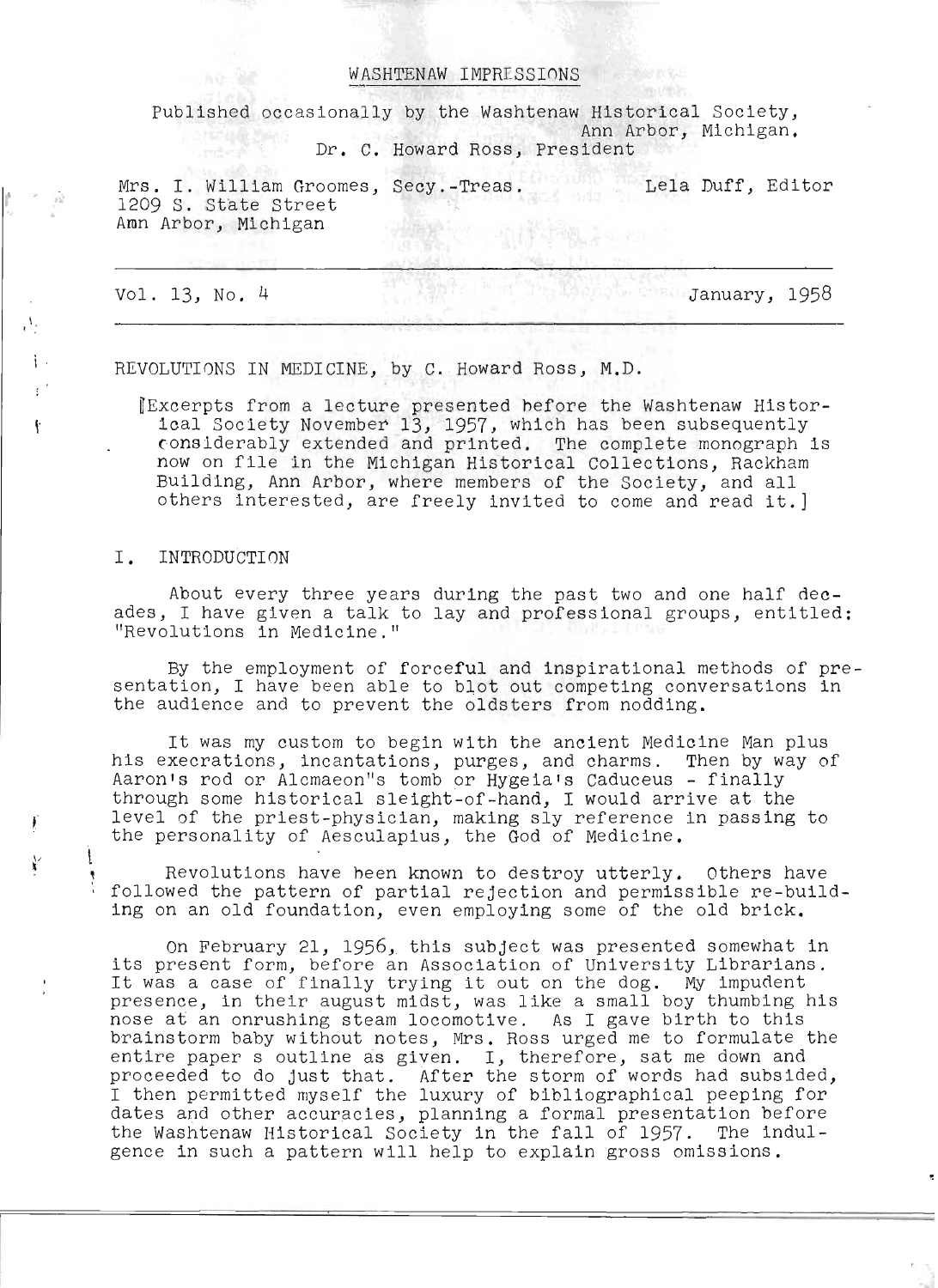Four great, stimulative aids have come upon me in completing this task, in the form of recent publications, namely:

THE POWER TO A TOUR SI

- 1. Sir Winston Churchill's masterful presentation entitled: "History of the English-Speaking Peoples."
- 2. "The Story of Medicine" by Kenneth Walker of England.
- 3. "A History of Medicine" by Ralph Major, M.D., University of Kansas School of Medicine.
- 4. "A Pictorial History of Medicine" by otto L. Bettmann, Ph.D., New York City.

In order to place ourselves properly in the historical pattern, the dawn of Medicine in the near East was somewhat contemporary with the Bronze Age in the British Isles. When the pre-Celtic priests of the Isles, known as Sun Worshipers, were super-<br>vising the erection of the Monoliths at Stonehenge, about 1700 F.C., the Babylonians were already flourishing in advanced medical practice.

Babylonian Medicine was a successor to a branch of Sumerian civilization, and together with Ancient Egyptian practice, was more or less a father to the Golden Age of Medicine in Greece.

Somewhere in the distant goings and comings, there were flavorings from Persia and India.

It is challenging to note that the Conquest of the Isles, by the ancient Celts, roughly began in the 13th Century before the Christian Era. and continued for over half a millennium. Each migration from Europe's mainland slugged it out with its predecessor. These people were of the old Goidel Stock and became the ancestors of the present Highland Irish and the Highland Scotch. Coincident of the present Highiand Irish and the Highiand Scoten, Coincide<br>With this racial rough-house, the medical philosophers of China rith this racial rough-house, the medical philosophers of china<br>were pondering with placidity over the possible relationships between the plague and the rat population; also - could the mesquito be related to malaria? Over two millennia of time were required to prove up on some of these brain waves.

II. THE GRECIAN GOLDEN AGE 0F MEDICINE

 $\tilde{\mathbb{P}}^{1,1}_{\text{eff}}$ 

With several medical ancestors, the Golden Age of Medicine in Greece flourished for a half millennium before Christ. The medical hero was Hippocrates (460-370 B.C.}, the father of Medicine, a sort of George Washington without a sword. The chief revolutionary elements of Hippocrates lay in the field· of ethics and the elimination of the medical incantation. More than that, he not only was an observer of immaculate recording power, but set an example of soaring pedagogy. With these refinements in Greece, what were contemporary events in Europe? Some new groups of Celts, called the Brythons or Britons were leaving the mainland of Europe and invading the Isles, killing the Goidels or pushing them westward.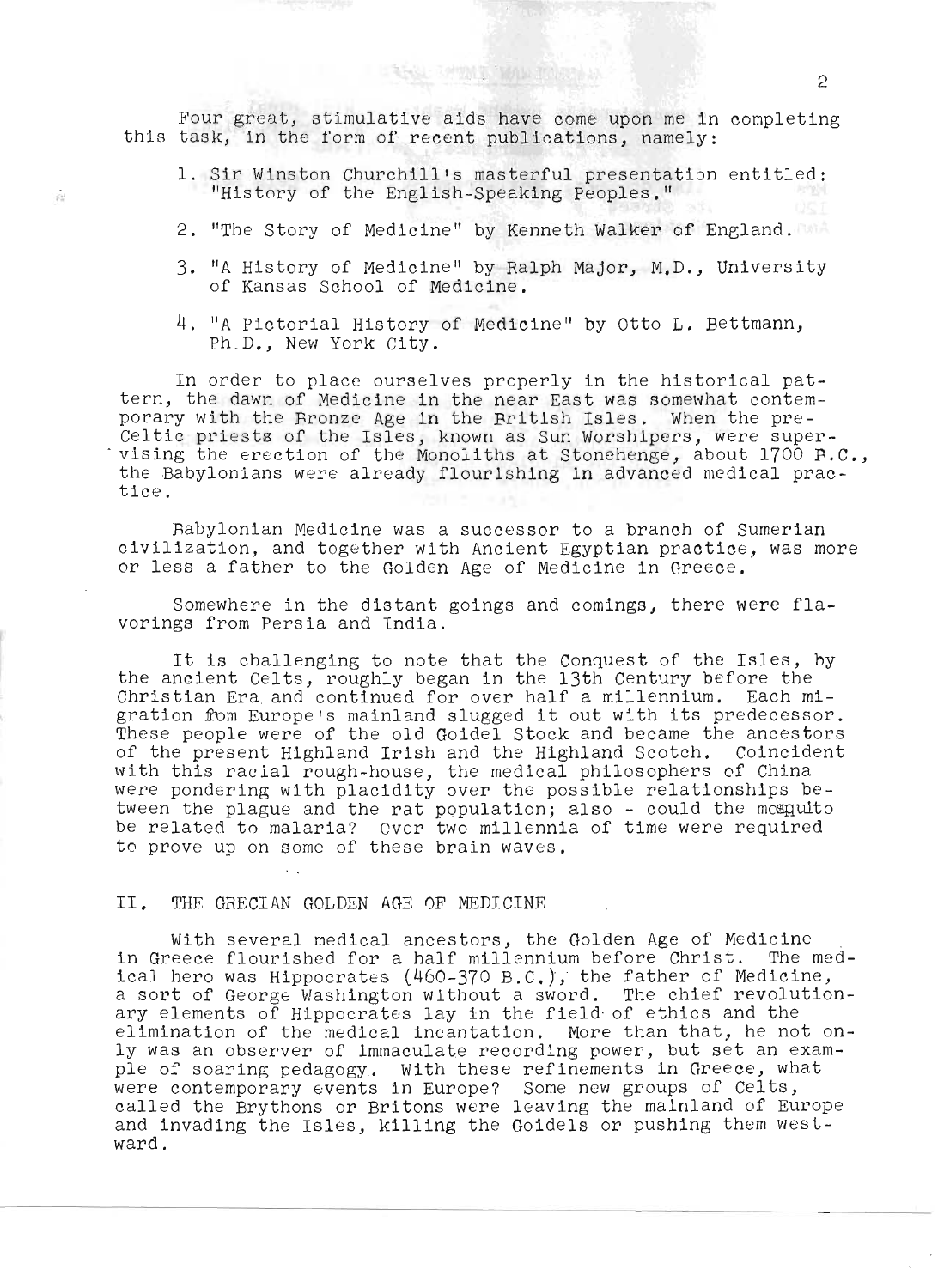Those of us who bear Scotch-Irish blood - certainly do not in-Those of us who bear Scotch-Irish blood - certainly do not in-<br>anit medical stamina from these earthy tribes in the early centuherit medical stamina from these earthy tribes in the early centuries. It was from Greece and the Minoan civilization that the fountains poured over. In a paper of this sort, one must bruise an era in order to rush on to its successor. Therefore, let me bring out a few of Father Hippocrates' modified remarks, in such state-<br>ments as:

"Do not try experiments after a crisis,lI % not try experiments after a crisis."<br>"Convulsions following sepsis are a bad sign." "Convulsions following sepsis are a bad sign." "Consumption occurs chiefly between the ages of  $18$  and  $35$ ." "Old age endures starvation better than youth." "Sleep following delirium is a good sign."<br>"To cure night blindness, eat raw beef liver soaked in honey."

His writings in Medicine and Surgery and the notations of his His writings in Medicine and Surgery and the notations of have a weight to the sometimes been students and their succeeding generations - have sometimes been fused in our minds as the works of one man. Rather do they repre-<br>sent his thoughts and his school of thought for several generations.

The oath of Hippocrates may be describe d as a practical expre oath of Hippocrates may be described as a practical ex-<br>ression of guild ethics, good for its day, and with modern flavor, pression of guild ethics, good for its day, and with modern flavor, good for our day.

**TAR MILL** 

# IV. "CLARISSIMUS" GALEN (130-? 200 A. D.)

 $\vec{n}$ 

Galen was the loud-mouthed operator and reporter of the Second Galen was the loud-mouthed operator and reporter of the Second<br>
antury A.D. He was Creek in enigin. His early professional conentury A.D. He was Greek in origin. His early professional con-<br>nibution included an appointment as "Surgeon to the Gladiators." ribution included an appointment as "Surgeon to the Gladiators."<br>25t of his sententious bedside notes cause the reader to pause and ost of his sententious bedside notes cause the reader to pause and<br>onsider: "The only smart Dector was Galen... All of his contempor onsider: "The only smart Doctor was Galen." All of his contempor<br>Alos were dubs," This is not a bad conclusion considering the aries were dubs." This is not a bad conclusion, considering the vast amount of quacks that he found, wallowing in the mud of pseudo-medicine.

It is a strange commentary on Galen's verbosity, that he never It is a strange commentary on Galen's verbosity, that he never<br>example to mention his learned contemporary, Arctaios, who links opears to mention his learned contemporary, Aretaios, who links<br>iabetes to "The Siphon" in the "leat manuscripts," finally publabetes to "The Siphon" in the "lost manuscripts," finally pub-<br>ished in 1554. Galen created general and medical dictionaries, lished in 1554. Galen created general and medical dictionaries, and wrote 500 books. So well did he force his doctrines upon his own time that he continued to sway the thought and squelch the brain power of succeeding generations for thirteen or more centuries. Galen mixed his own remedies, having little regard for the man "at the Corner Drug Store." In the so-called Dark Ages, no respectable physician could put out his shingle without reassuring the populace that he practised genuine Galenic medicine. Of course, he pulled the old humors out of the bag: blood, phlegm, yellow bile and black bile. Also, he insisted that the blood did a sort of gross off-the-cuff diapedesis through the inter-ventricular septum. However, he corrected the error of "air in the arteries" and sub-<br>stituted blood.

The only man who matched him, in the long medical ~ap before The only man who matched him, in the long medical gap before the Renaissance who alexander of Tralles (525-605 A.D.), who the Renaissance, was Alexander of Tralles  $(525-605 A.D.)$ , who wrote the "Twelve Books on Medicine" and who knew when and when not<br>to disagree with the old Second Century Master.

Galen's prowess did not escape the attention of the Roman

r---~-------------------------------------\_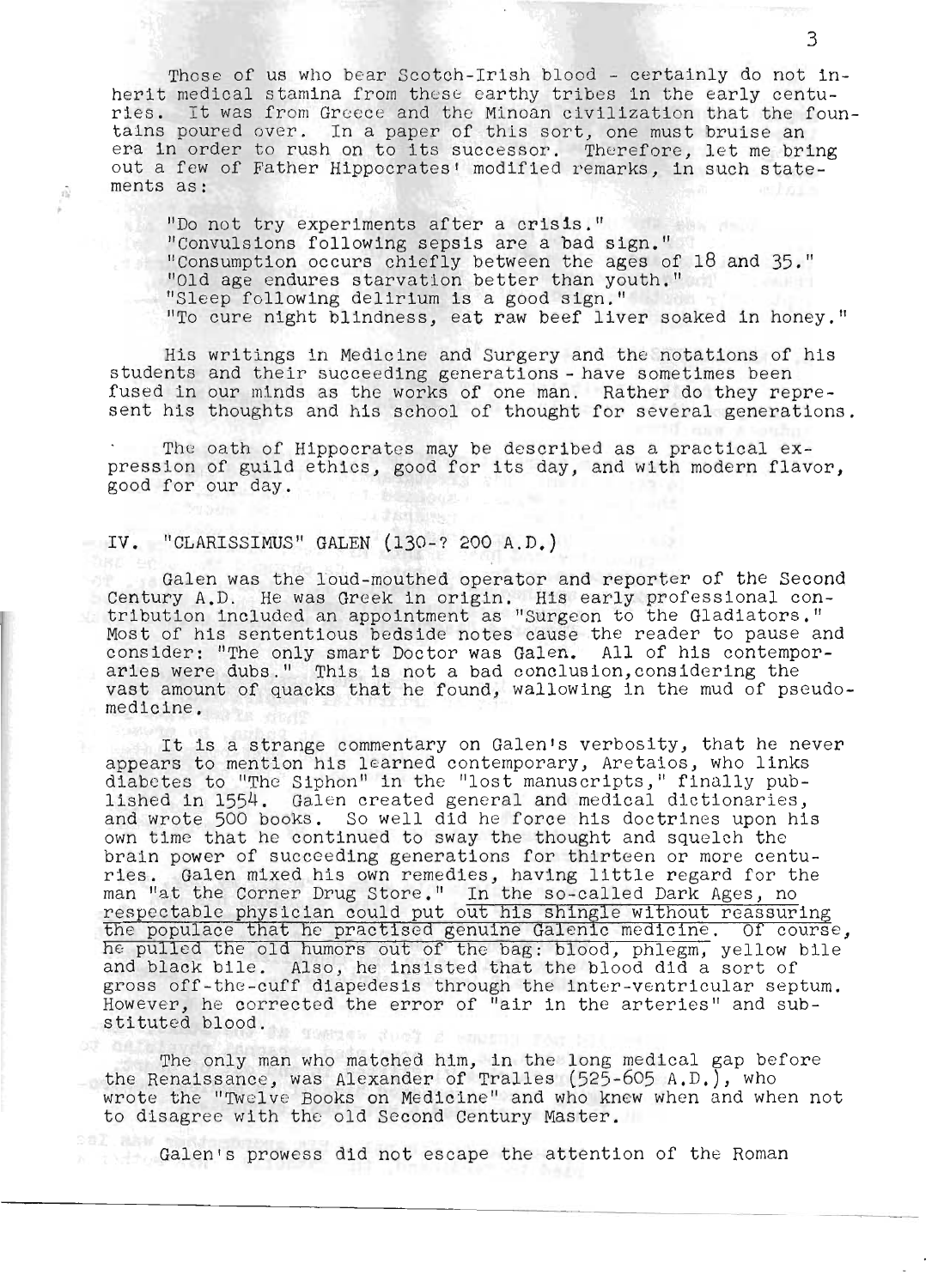Emperor, and he became private physician to Marcus Aurelius and his immediate successors. He performed researches in anatomy and physiology; expressed himself on Monotheism and influenced the development of logic. In later centuries both Christians and Arabs claimed him.

Such was the man who gave Medicine its push and then almost Such was the man who gave Medicine its push and then almost<br>tifled it for lack of nurture, since his followers "sensed his tifled it for lack of nurture, since his followers "sensed his<br>nfallibility and most of them trimmed their science to fit Galen's infallibility and most of them trimmed their science to fit Galen's frame." Those who knew better, with the exception of Alexander, kept their mouths shut or quickly issued a public retraction.

nient eilmdrumme, füht

### X. ANDREAS VESALIUS (1514-1563)

al des : platades :

-55

The family of Witting, from Wesel in the Duchy of Cleves, finally or witting, from wesel in the Duchy of Cleves,<br>inally moved to Brussels. There the name was changed by the time finally moved to Brussels. There the name was changed by the time Andreas was born.

He was bred from a tradition of medicine, handed down from generation to generation. His greatgrandfather cared for the eneration to generation. His greatgrandfather cared for the<br>niffles of the Empress Marie, espoused to Maximilian I. Tohannes nillies of the Empress Marie, espoused to Maximilian 1. Ponannes<br>as his name. Coming down a generation, we find Eberhardt, who was his name. Coming down a generation, we find Eberhardt, who not only listened to the complaints of royalty, but tucked such worthies as Hyppocrates and Rhazes into his medical writings. Now comes the father, whose name the scn bore. He changed the tune and cmes the father,whose name the sch bore. He changed the tune and<br>alled the tricks as apothecary to Charles V, discussed later. The alled the tricks as apothecary to Charles  $V_f$  discussed later. The<br>"mperor said "Ugh" on many occasions when Andreas the elder mixed mperor said "ugn" on many occasions when Andreas the elder mixed.<br>p an unusually musk-flavored "tasty-sip" to be taken before breakp an :<br>ast.

In the person of Vesalius, we find the first perfectionist in Anatomy and an ardent exponent of artificial respiration. As a student of Sylvius, he set his stakes high. Then after five years of intensive research, dissection and study at Padua, he presented to the world, at the age of  $28$ , his immaculate text-book plates of the human body, (De Humani Corporis Fabrica). With only' a mite of revision here and there, they could well be the master-sheets of evision here and there, they could well be the master-sheets of<br>odav's Medical Schools. Much of da Vinci's work had been "lost oday's Medical Schools. Much of da Vinci's work had been "lost<br>n an attic." and Vesalius could not benefit by it. More credit in an attic," and Vesalius could not benefit by it. More credit to his original research.

Did his old teacher acclaim him with: "Well, my boy, you have done it again?" He did not. Sylvius disowned his own spawn, making "noises to cover his ignorance." As the storm broke, Vesalius, in spite of his high-brow weasel coat of arms and all of his stern attainments, dragged his notes and unpublished works into the court yard and with self-imposed shrievalty, burned them forthwith.

However, he did not become a foot warmer at the stake. In-<br>stead, via shame and sham, he was appointed personal physician to the Holy Roman Emperor Charles V; flitted in and out of Court, and with tail dragging never expressed himself in medical controversy again. He thus' experienced a spiritual cyphonism.

Charles V had reason to be liberal. His grandmother was Isabella of Spain, married to Ferdinand, the Catholic. His mother was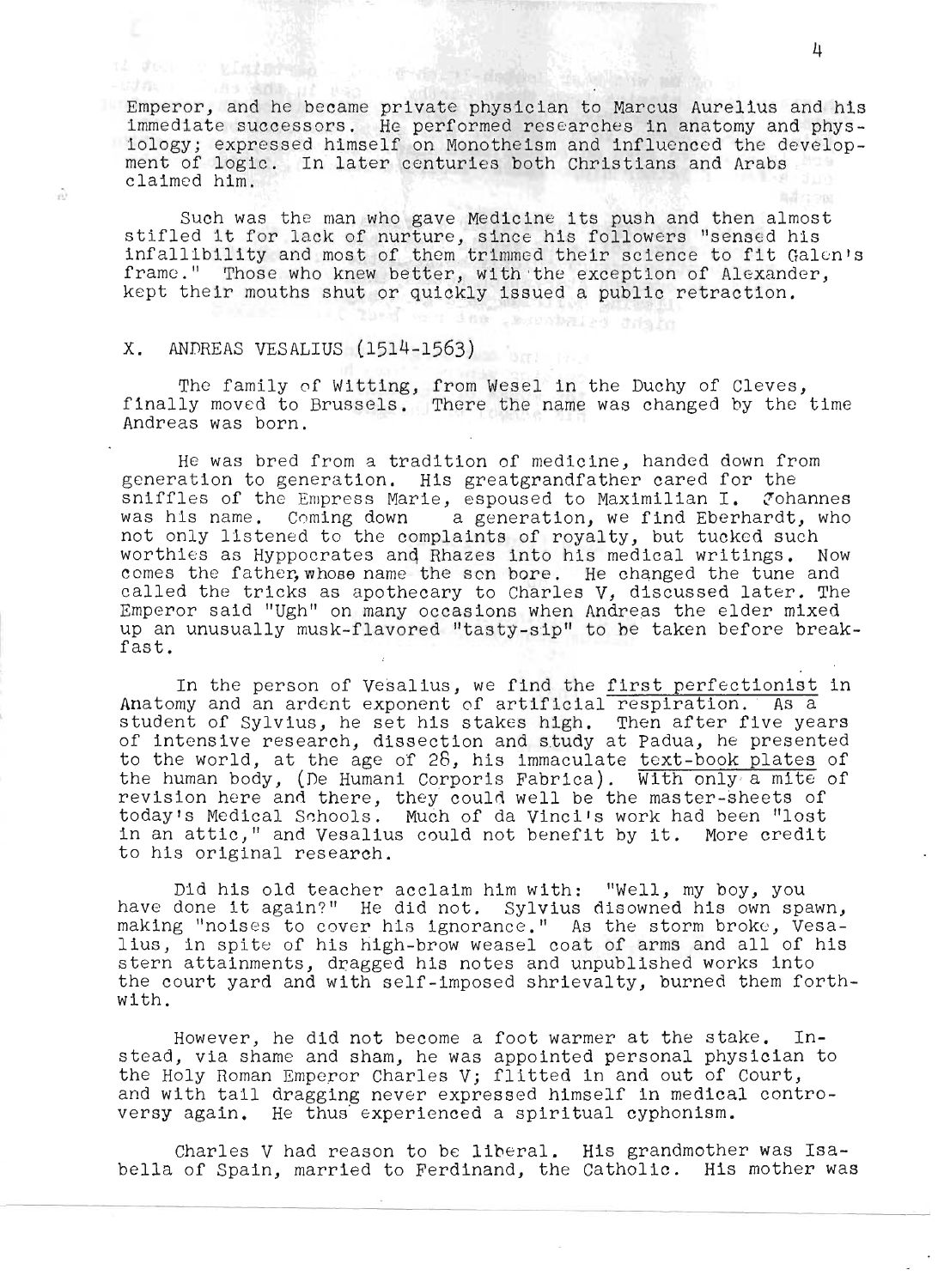Crazy Jane, (Juana Loca), married to Phillip The Fair, The Hapsburg, who ruled the Low Oountries. When Juana and Phillip were once visiting the old folks in Spain, Phillip bename aware of urgent business at home and took a short cut via France. Crazy Jane gent busines. at home and took a short cut via france. Crazy Jan<br>followed by slow boat. When she finally arrived, she discovered a great banquet in full swing. She bowed low to "My Lord Phillip." She greeted the Ambassadors from England and France, but as she passed Phillip's golden-haired lady friend at the head table,<br>there was a lightning movement from her royal purse and a jewelled incre was a fightning movement from her royal parse and a jeweffer.<br>Instrument was extracted. A quick snip of the blue-blooded scisinstrument was extracted. A quick snip of the blue-blooded :<br>sors and beautiful tresses of sunset hue lay upon the floor!

At one occasion, an elderly physician, when told this tale, gripped my hand fervently and exclaimed enthusiastically: "Well, bully for Crazy Janel"

With such an origin, Charles V could well afford to be liberal with Vesalius. He was more stern with Martin Luther, hut at least he was sufficient man of the world to let Frater Martinius continue existence.

Vesalius lived on in the twilight, but his work blazed the trail for other masters to come, who also were liberated from the "dead hand" of Galen. Such men included Fallopius, Cesalpino and Eustachius.

### XII. WILLIAM HARVEY (1578~1657)

ŵ

Harvey conceived of capillary circulation before the microscopes of Malphlgi and Van Leeuwenhoek confirmed it, sometimes denying the existence of "venous pores," but living with the idea, just the same. Many before him had almost discovered the ineluctable and true circle of the blood, but Galen's spirit always arose and smote them down. Some like Patin of Paris were self-smitten. Harvey dismissed the interventricular seepage and finally assumed a systemic capillary network that ended at the arterial system and began at the venous system. His conception of systemic and pulmonary circulations is strictly modern, although the latter was broadly hinted at in the previous century by Columbo and Servetus (the martyred reformer whose thoughts on infant baptism were too much even for John Calvin's stomach).

In a public lecture, 1616, Harvey indicated the world rever-In a public lecture, 1010, harvey indicated the world rever-<br>berations that would follow his "circle theory" and even expressed some personal fear for his one safety. The publication of his lec-<br>ture on The Circulation of the Blood did not occur until about ture on The Circulation of the Blood did not occur until about twelve years later.

Those who opposed him or ignored the circle theory were Alexander Reid (Manual of Anatomy), Emilio Parisano of Venice, James Primrose of Paris, Caspar Hoffman of Nuremberg and Joannes Vesling of Padua.

Harvey's friend, John Aubrey wrote, "T'was believed by the VUlgar that he was crack-brained and all the physicians were against his position."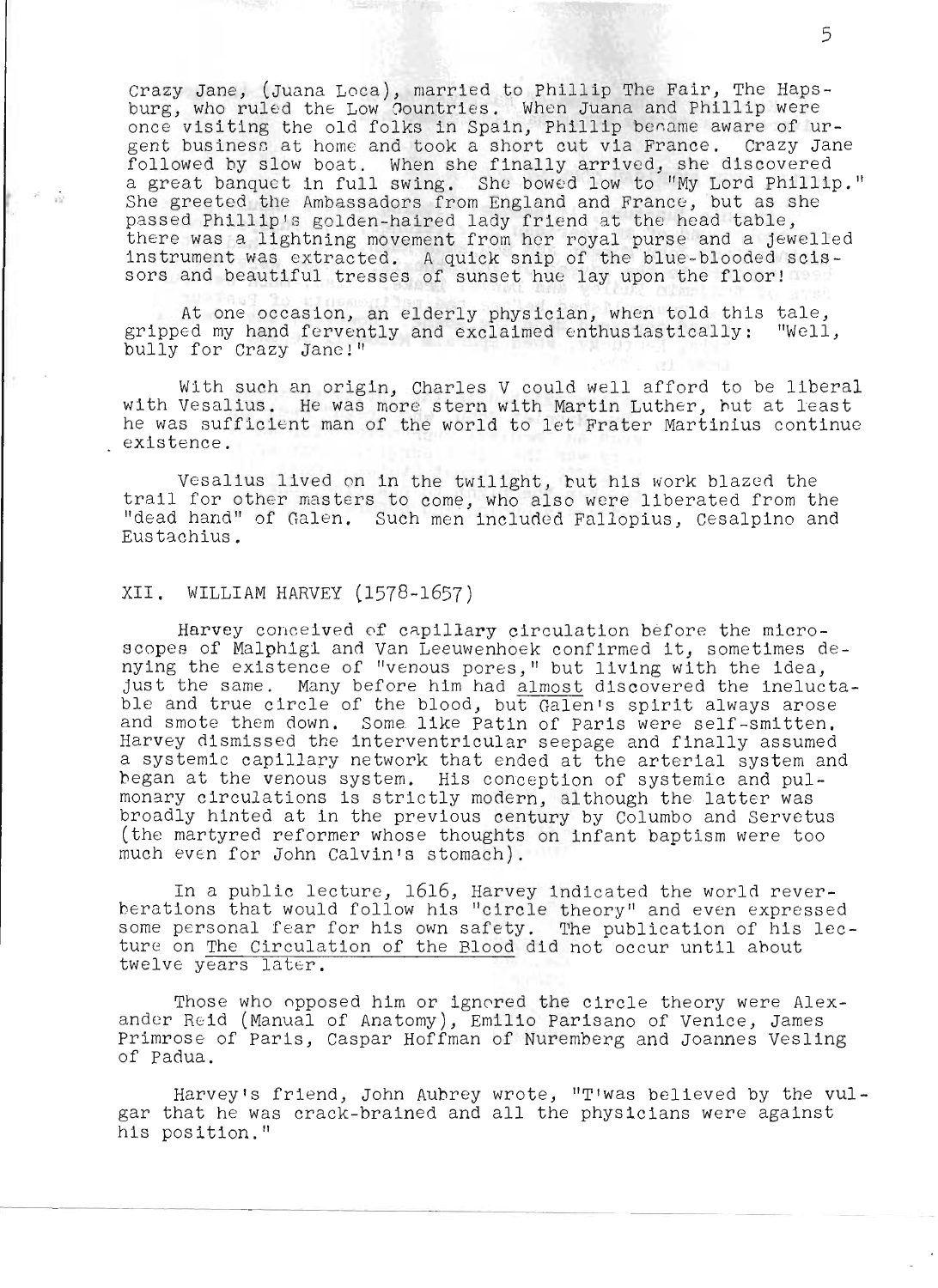However, by the time of Harvey's death, most of the great Universities of the world had acclaimed him.

# XXIII. THE AMERICAN COUNTRY DOCTOR

 $\dot{E}$ 

t this juncture, it becomes fitting that I should present At this juncture, it becomes fitting that I should present<br>the background of an American practitioner, who enjoyed some filterings from John Morgan and Benjamin Rush, but who had not yet erings from John morgan and Benjamin Rush, but who had not yet<br>een exposed to the Advent of Anaesthesia. These were the early een exposed to the Advent of Anaesthesia. These were the ear-<br>avs of Benjamin Dudley and Daniel Drake. Also, much serious ays of benjamin budley and baniel brake. Also, much serious<br>practice was accomplished before the refinements of Pasteur. Koch ractice was accomplisned before the refinements of rasteur, Koch<br>.nd Lister had appeared upon the scene. However, there was a jolt from Danville, Kentucky, when Ephraim McDowell became the father of ovariotomy in 1809.

uch a personality existed in the entity of my maternal greatsuch a personality existed in the entity of my maternal gre<br>reatgrandmother. Dr. Harriet John, who "read" medicine for two: years and then served as "medical apprentice" for an equivalent<br>time. In her library was the first surgical text written in America, by John Jones, 1775. The great State of Ohio, barely a decade ea, by John Johes, 1779. The great State of Ohio, barely a decar<br>if age, then granted her the right to practice long before women in age, then granted her the right to practice fong before wome.<br>Tere accepted in medical schools, and before a stethoscope had reached America. She was admiring her name on her shingle about the time of the War of 1812; or shortly before. She was old in the ine time of the war of 1812, or shortly before. She was old in the first academically trained woman physician was ractice before the first academically trained woman physician we<br>raduated from Geneva Medical College January 23, 1849, in the person of Elizabeth Blackwell.

My own maternal grandmother became, for a time, the understudy ny own maternal grandmother became, for a time, the understudy<br>n this heroic set-up. Calls were made on horse-back. Roads were n this heroic set-up. Calls were made on horse-back. Roa.<br>ough trails. Ohio was just emerging from the wilderness.

Apparently these two active ladies were too busy or too remote to be taken up by "Thompson's vegetable compounds" or "Shew's water cure."

In their saddle-bags were neatly labeled mysteries of the profession. They rode side-saddle in good season, very lady-like indeed, with regulation petticoats. But, when ferocity entered into the weather, they wore manly riding breeches and changed to the western saddle.

In this regard you may recall that Dr. Mary Walker wore trousers even in good weather. She was the first female ever to serve ers even in good weather. She was the first female ever to serve<br>In the staff of any army anywhere in war time, moving along with m the stall of any army anywhere in war time, moving along with<br>masculine stride in pants, through the War of the Rebellion and right up to President Arthur's Reception.

In 1837 was witnessed John Deere's steel plow; also the differentiation between typhoid fever and typhus by William W. Gerard.

. . .

Time rushed along, and in the early 1840's, the railroads came charging through the Northwest Territory. My grandmother described to me an accident at a railroad crossing near Xenia, Ohio. This was a year or so before the magic date of 1846 and the introduction of ether. As the two women arrived upon the scene, they found a corn wagon smashed and the farmer lying upon the ground with a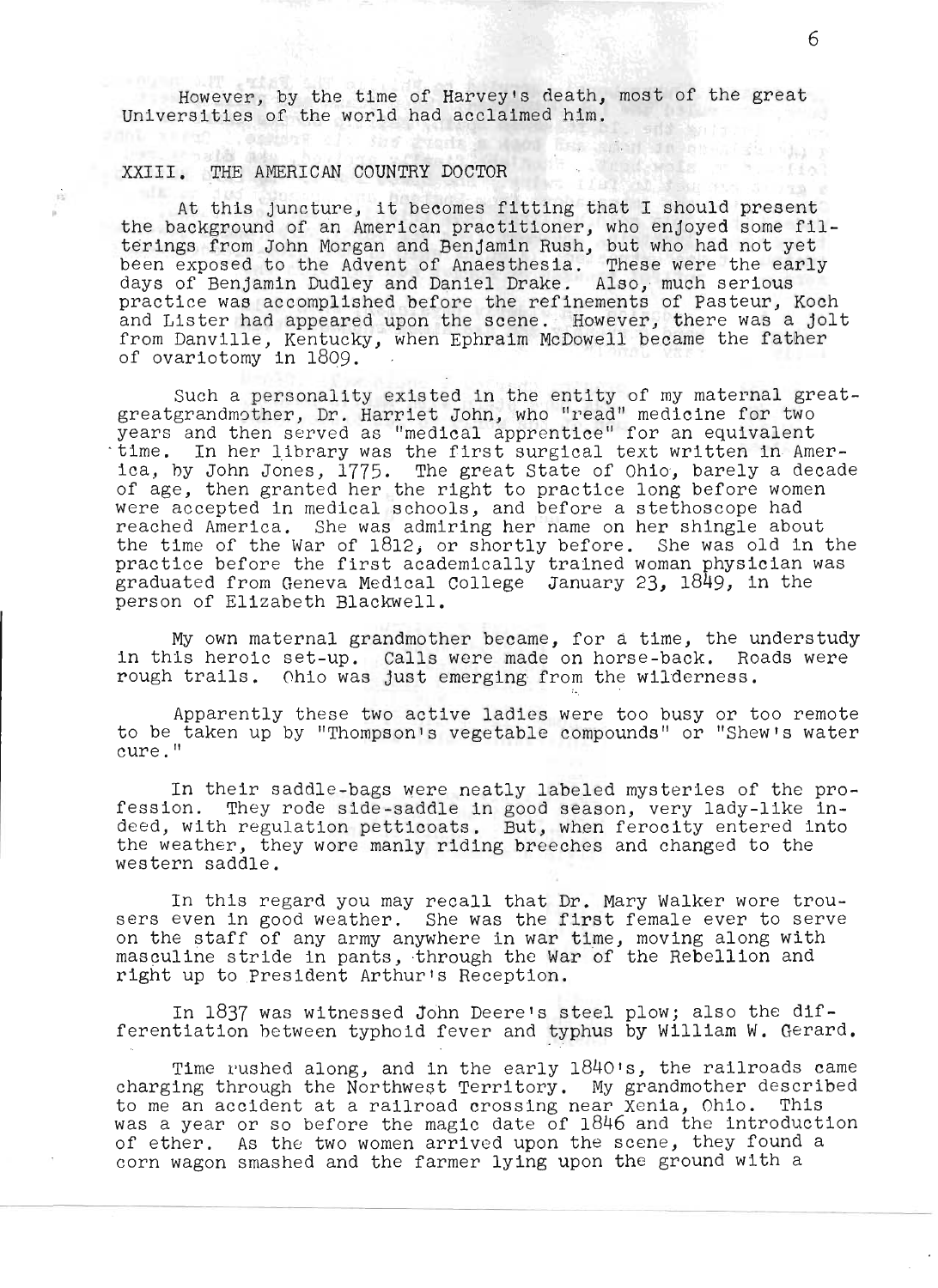mangled leg. The sorrel mare also had a fractured lower leg. Dr. John ordered the onlookers to suspend the mare's belly in a burlap hammock between two walnut trees, excavating the ground under the injured leg. Gravity served as traction.

While this neat trick was being conceived, she was at the "ground side" of the human victim. An improvised tourniquet about the thigh of the badly mangled leg controlled the hemorrhage. She dous ed the man inside and out with corn whiskey. Her instruments were run through the flame of a lantern, rinsed in oorn whiskey, and she began to whittle away at the task of amputation. (I wonder 11' she also washed her hands. See chapter XXVII.) In later weeks, the two women fashioned a "wooden leg" out of a seasoned piece of 1 imewood (Linden ).

The next spring two strange creatures ambled down the corn rows, the farmer with a crooked stride, reinforced with wood, and the mare, picking her awkward way over the clods with more than a nicety of orthopedic rehabilitation.

Payment for services was somewhat delayed, but was finally accomplished after the arrival, one fine day, of a beautiful sorrel colt at Dr. John's farm. In another paper I have discussed this physician's homely philosophy concerning the medical fee.

As an old lady, still doing her stint for more than two generations, Dr. John began to hear of the new wonders in the world of medicine. She adopted ether anaesthesia wholeheartedly. The whispered name of Pasteur began to sift through the maze, but she nibbled lightly only, and left these great new consequences to others who followed. Dr. Bettmann wonders how such a practitioner could "stack up" against the modern Freshman medical student. He votes, however, for "the intuitive discernment, all-inclusive medical wisdom and human understanding of the old ones." Dr. John lives on today in the personality of the generalist, who with goodness and merey and intellect, has reincarnated and reglorified the medical masters of the ages.

# From XXIX (the chapter on Rudolph Virchow,  $- 1821-1902$  - who in troduced the theory of Cellular Pathology.)

My own great Professor of Pathology, Dr. Alfred Scott Warthin, was once a student under Virchow, and reincarnated the old master in his immaculate and forceful lectures. His clinical pathological conferences equalled those of Welch in Baltimore. Volumes were spewed upon us in plenitude, without notes, but with a clarity that approached ferocity. To f.orget about Warthin and Virchow - would be like forgetting to eat and breathe.

# XXXI. WILLIAM OSLER (1849-1920)

 $\widetilde{\chi}^{(1)}_{\rm M}$ 

By the time Osler was born, Guy's Hospital in London had already perfected three great researching personalities, who with their successor - Gulls would influence his life. They were Thomas Hodgkin (Hodgkin's disease), Thomas Addison (Addison's disease) and Blchard Bright (Bright's disease).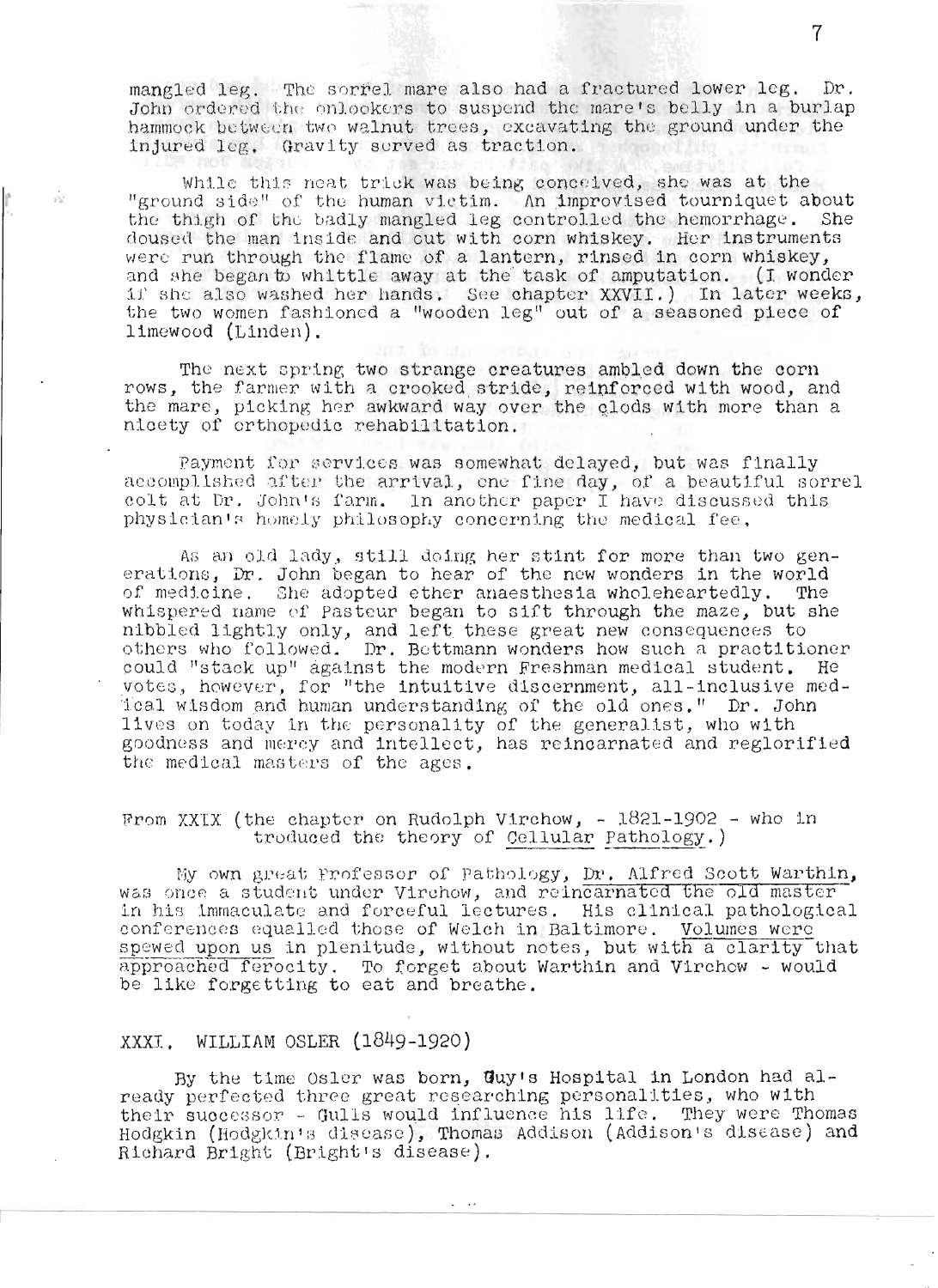In Osler we have a reincarnation of the wit and pedagogy of Boerhaave himself. Delightful lectures, dripping with perfect diction, poured forth without notes and with an inspiration from the humanist, philosopher and scholar, that penetrated his students for a full lifetime. A like pattern was set by Friedrich Von Muller in Munich. Such was the great Sir William.

After graduate study abroad, Osler became, at 26, the Professor of Medicine and Physiology at McGill Un1versity in Montreal. By 1884 he transferred to the medical assignment at the University of Pennsylvania, walking with firmer tread than John Morgan and Benjamin Rush. Scon he would sit in the group portrait by Sargent: "The Four Doctors."

 $\hat{n}$ 

By 1889 through the endowment of the Quaker philantropist, J., 1999 Unough the endowment of the Quaker philantropist,<br>Johns Hopkins (1795-1873), and under the able leadership of President Daniel Colt Gilman (1831-1908), he joined the Great of the World, including Welch, Kelly and Halsted; also Abel and Howell from Ann Arhor. He hecame Professor of Medicine at Johns Hopkins<br>University, an infant school that was born a Titan. Said Osler to Welch, "We were lucky to get in as professors. We Would never have velch, "We were lucky to get in as professors. We would never have<br>made it as students." Here he called upon the geniuses of America and Germany in his techniques, dishing out ihtel1ectuality to the brilliant, tact to the fearful and sympathy to the poor in heart. There the students called Osler, "The Chief;" Welch, "Popsy;" Halsted, "The Professor." "The Professor's" students became as famous as those of "The Chief." They included General Finney, Hugh Young and Harvey Cushing.

Osler's great work, The Principles and Practice of Medicine, changed the swing of Medical Authority from Europe to the New World. It was the influential documentation that inspired the Rockefellers to create the Foundation for Medical Research in 1901. Noticities to create the <u>Foundation for Heureal Research</u> in 1901.<br>More was involved than the furtive passing of shiny dimes. William More was involved than the furtive passing of shiny dimes. William<br>W. Welch was first head. He was followed by Simon Flexner, who transmitted poliomyelitis to monkeys and proved its viral nature in 1909.

But the curve keeps mounting. In 1905 Osler left our shores But the curve keeps mounting. In 1905 Osler left our shores<br>-n the flesh but not in the spirit. He was appointed Regius Professor of Medicine, Oxford University, England, and was created Baronet in 1911. Pneumonia, typhoid fever, tuberculosis and public Health were his pet fields, but the world at large became his rearth were his pet fieins, but the world at large became his<br>proad haven of investigation. While he made no "avalanchial" disproad haven of investigation, while he made no "avalahchiai" dis-<br>covery like Harvey, his students flooded the world with a feudality of brilliance. He dealt in the ancient medical works and was an outstanding medical historian. His "Evolution of Modern Medicine" was published shortly following his death. Osler deplored the "unrestricted manufacture of medical diplomas."

A nephew, Dr. W. W. Francis, published in 1929 a description of Osler's library, entitled "Bib11otheca Osleriana."

My Professor of Dermatology, Dr. Udo Wile, was a student of Osler, and one could feel the presence of the Great Baltimorian in the technique of the perfect approach to any new subject. In like manner, Curtis, successor to Wile, carries the modern torch valiantly,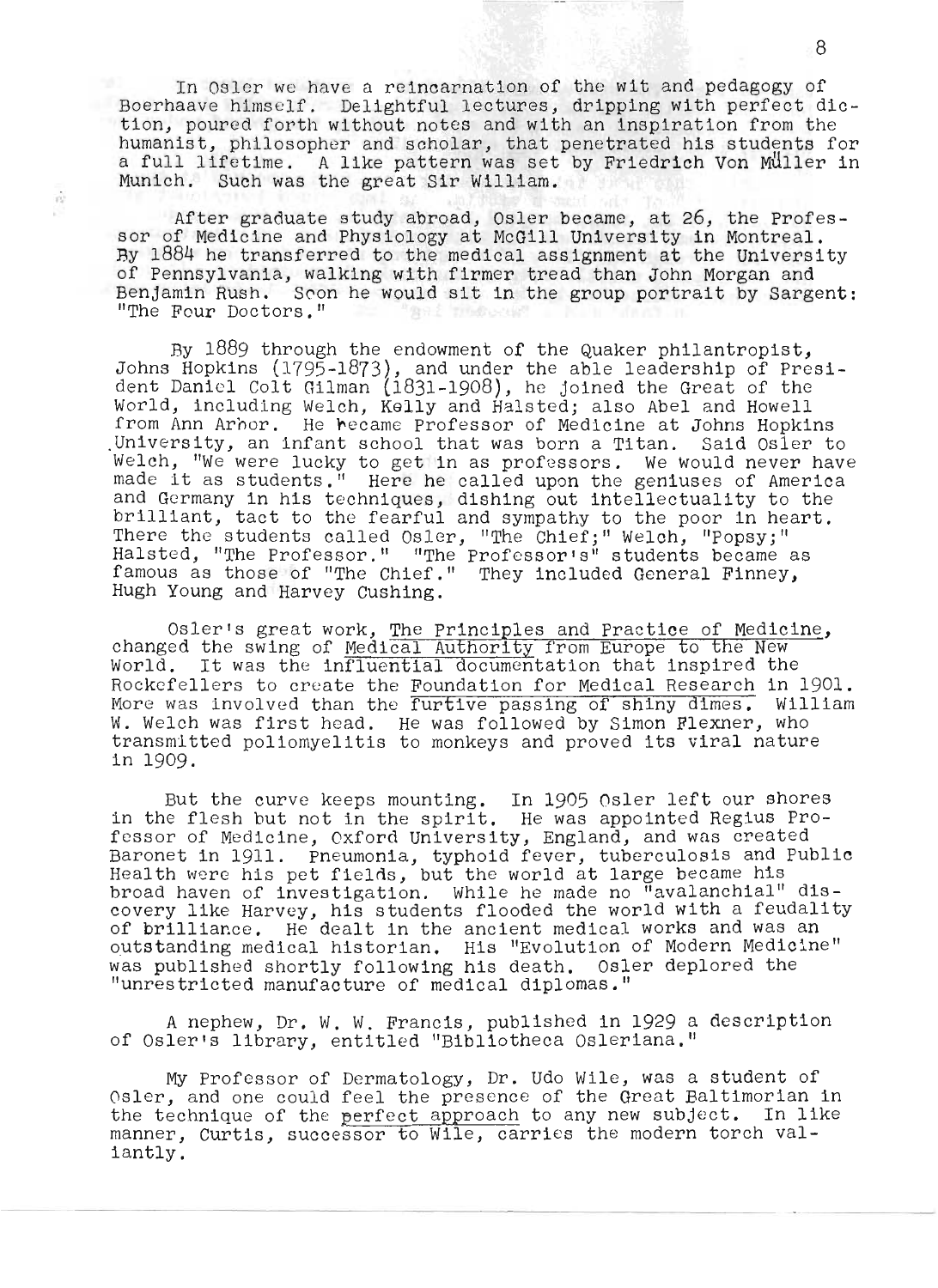# Florence Nightingale

 $\mathcal{V}^{\mathcal{L}}_{\mathcal{H}}$ 

During Osler's span of life, the profession of modern nursing was granted its niche in the broad field of medical care. In midcentury the Crimean War was a mere phase of *the* struggle, created by Nicholas I of Russia, occupying The Danubian Principalities.

On September 14, 1854, the Allied Troops landed at Eupatoria in the Crimea. The English were commanded by Lord Raglan; the French by Gen. St. Cloud. The immediate objective was the fortress of Sebastopol. On October 26 the Battle of Balaclava gave English and American Literature its thrill in "The Charge of the Light Brigade." detas ged servou

Then the thrills stopped, and the scandals began. Following the Battle of Inkerman, the heaviest of winters settled down upon the Allied forces, who underwent death-dealing shortages of food, fuel, clothing and medical care. Here Florence Nightingale (1820-1910) entered into the vermin-ridden debacle, with relief work, . organized nursing and the exhibition of kindly human care, as opprganized nursing and the exhibition of kindly numan care, as op-<br>posed to theoretical techniques. The "War Lords" treated her with osed to theoretical techniques. The "war Lords" treated her wi<br>lisdain and obstructive maneuvers, vielding her a sort of "Miss Zero" class ification, mistaking her for the "bawdy broads" in the hospitals back home.

She outshone the entire British medical organization. With only three dozen assistants she reduced the death rate at Skutari Hospital from 42% to almost nil. Queen Victoria said of her, "Such a one we should have at the War Office." Florence later established the first professional nursing school at St. Thomas Hospital.

> o -----------------

#### CONCLUSION [Editor]

In his final chapters Dr. Ross summarizes the broad advances in the field of medicine in recent generations. Often he pays tribute to famous Ann Arbor physicians and surgeons: Dr. G. Carl Huber, Dr. Max Minor peet and Dr. Elizabeth Crosby in the field of iuper, pr. max minor reet and pr. Elizabeth crospy in the field of<br>meurosurgery: Dr. Carl Badgley, a "world contributor" in bone and eurosurgery; Dr. Carl Badgley, a "world contributor" in bone and<br>oint surgery: Dr. Harold M. Falls. Dr. Bruce Fralick, and "the two olnt surgery; Dr. Harold M. Falls, Dr. Bruce Frallck, and "the two<br>Did masters. Parker and Slocum." in ophthalmology: Dr. Thomas Evans id masters, rarker and slocum," in ophthalmology; br. Thomas Evans<br>ind his chief. Dr. Norman Miller, for their salvage of "Rh babies:" Dr. John Alexander for his pioneering in thoracic surgery in the fight against tuberculosis; and Dr. Thomas Francis, Jr., who after evaluating the Salk vaccine against polio in Ann Arbor, officially presented it to the world by radio on April 12, 1955.

Two striking quotations accompany the portraits of Dr. Ross's two professional heroes:

> Dr. Reuben peterson: "It is seldom found that the patient will present himself to the physician with the diagnosis boldly emblazoned in red letters upon his forehead."